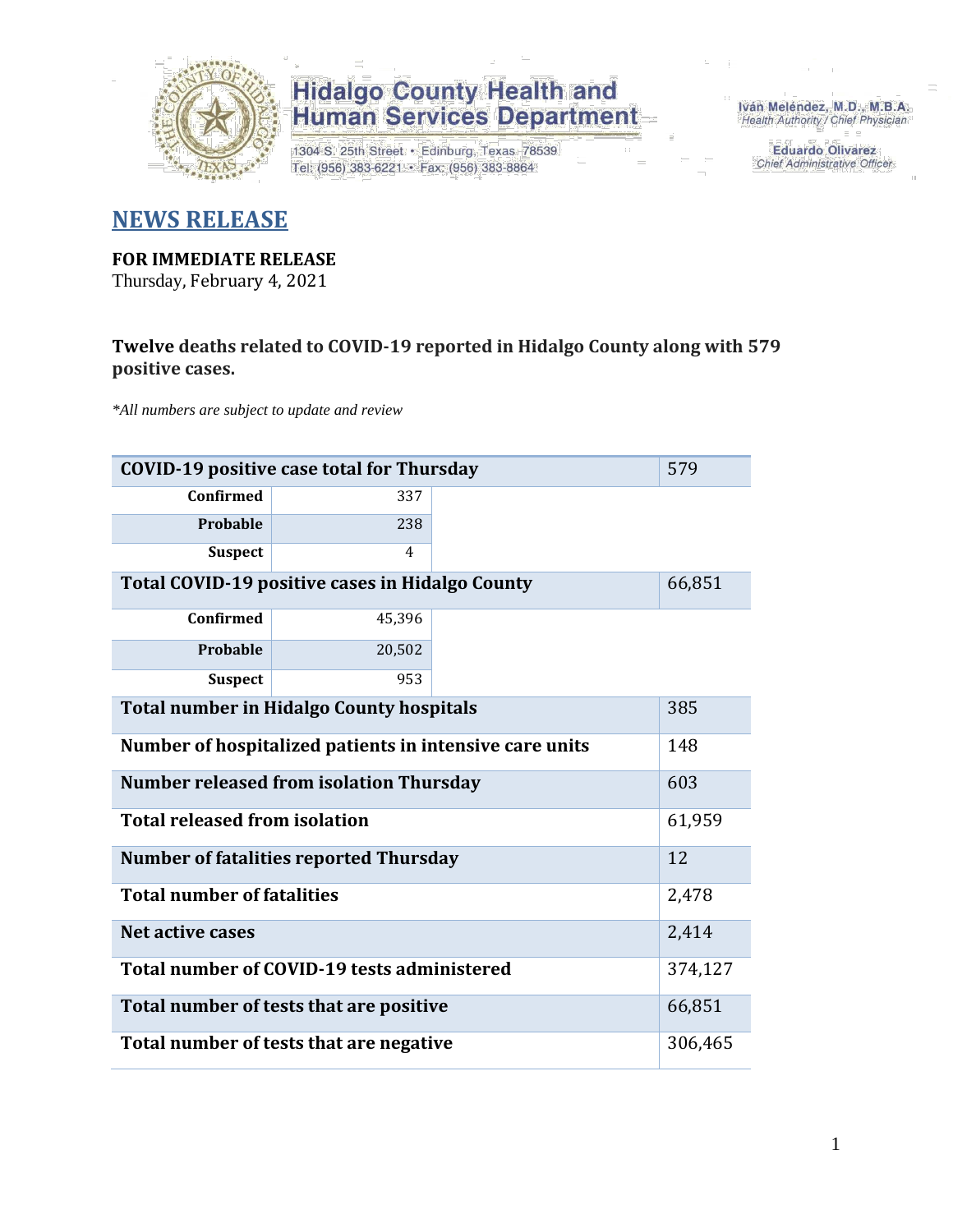

1304 S. 25th Street · Edinburg, Texas 78539 Tel: (956) 383-6221 · Fax: (956) 383-8864

Iván Meléndez, M.D., M.B.A. Health Authority / Chief Physician

> **Eduardo Olivarez** Chief Administrative Officer

*Hidalgo County uses the case status definition provided by the Texas Department of State Health Service's 2020 Epi Case Criteria Guide revised November 2020.*

- *1. Confirmed: A person who has tested positive through a molecular or PCR (oral or nasal swabs) test that looks for the presence of the virus's genetic material.*
- *2. Probable: A person who meets presumptive laboratory evidence through detection of COVID-19 by antigen test in a respiratory specimen.*
- *3. Suspect: A person who meets supported laboratory evidence through detection of specific antibodies in serum, plasma, whole body, and no prior history of being confirmed or probable case.*

*For more information of case status definition for COVID-19, please refer to:*

[https://www.dshs.state.tx.us/IDCU/investigation/epi-case-criteria-guide/2020-Epi-Case-Criteria-](https://www.dshs.state.tx.us/IDCU/investigation/epi-case-criteria-guide/2020-Epi-Case-Criteria-Guide.pdf)[Guide.pdf](https://www.dshs.state.tx.us/IDCU/investigation/epi-case-criteria-guide/2020-Epi-Case-Criteria-Guide.pdf)

The deaths include:

|              | Age   | Gender | City        |
|--------------|-------|--------|-------------|
| $\mathbf 1$  | 60s   | Female | Edinburg    |
| $\mathbf{2}$ | $70+$ | Female | Edinburg    |
| 3            | $70+$ | Male   | Edinburg    |
| 4            | 70+   | Female | McAllen     |
| 5            | $70+$ | Male   | Mercedes    |
| 6            | 60s   | Male   | Mission     |
| 7            | $70+$ | Female | Pharr       |
| 8            | $70+$ | Male   | Pharr       |
| 9            | $70+$ | Male   | San Juan    |
| 10           | 60s   | Male   | Undisclosed |
| 11           | $70+$ | Male   | Undisclosed |
| 12           | 50s   | Male   | Weslaco     |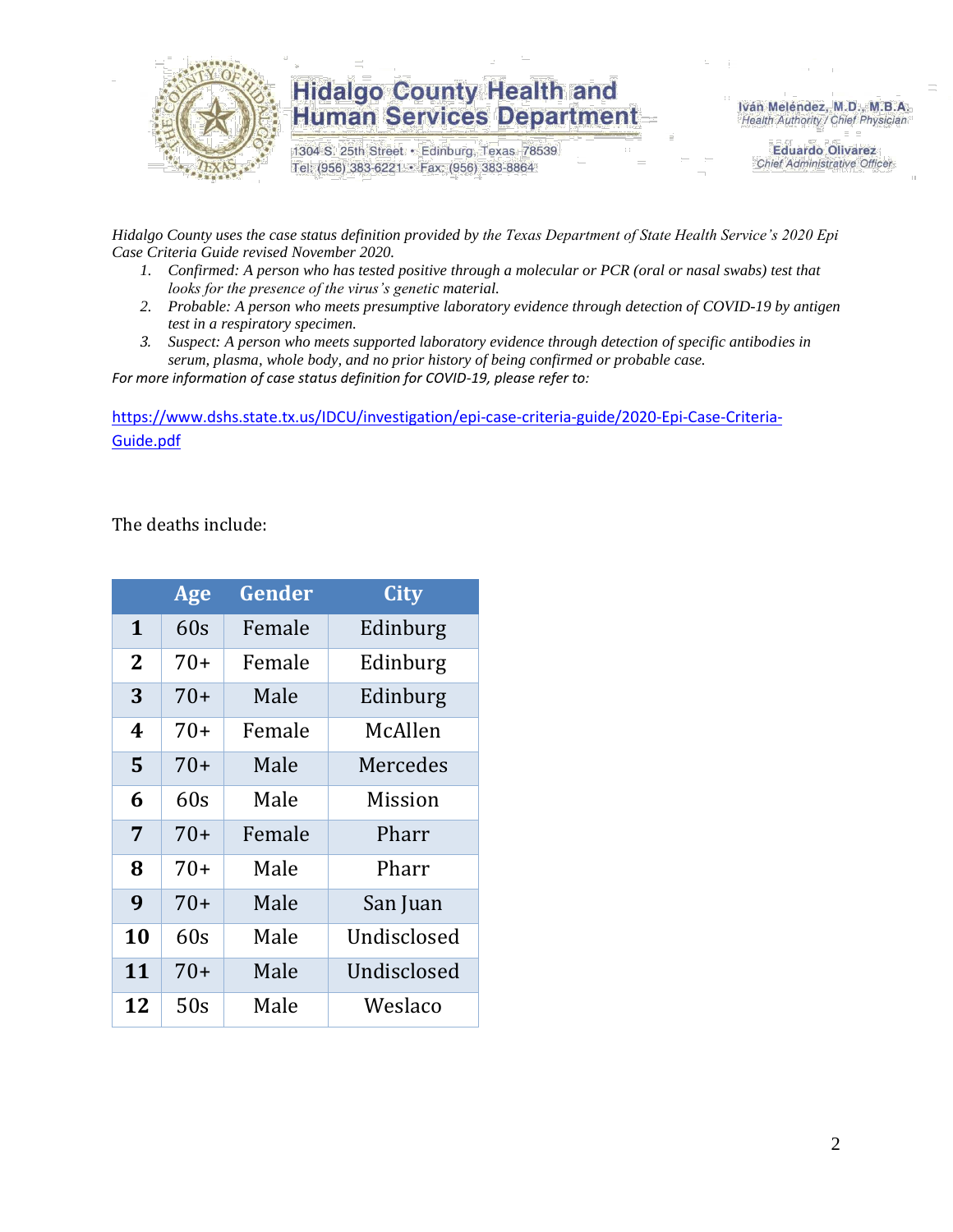

1304 S. 25th Street · Edinburg, Texas 78539 Tel: (956) 383-6221 · Fax: (956) 383-8864

Iván Meléndez, M.D., M.B.A.<br>Health Authority / Chief Physician

**Eduardo Olivarez** Chief Administrative Officer

Thursday, February 4, 2021 positive cases include:

|                         | Age<br><b>Range</b> | Gender                    | <b>City</b> |     | Age<br><b>Range</b> | Gender           | <b>City</b> |     | Age<br><b>Range</b> | Gender       | <b>City</b> |
|-------------------------|---------------------|---------------------------|-------------|-----|---------------------|------------------|-------------|-----|---------------------|--------------|-------------|
| $\mathbf{1}$            | $0 - 19$            | ${\bf F}$                 | Alamo       | 194 | $0 - 19$            | $\rm F$          | McAllen     | 387 | $70+$               | $\mathbf M$  | Mission     |
| $\boldsymbol{2}$        | $0 - 19$            | ${\bf F}$                 | Alamo       | 195 | $0 - 19$            | $\mathbf M$      | McAllen     | 388 | $70+$               | M            | Mission     |
| 3                       | $0 - 19$            | $\mathbf M$               | Alamo       | 196 | $0 - 19$            | $\mathbf M$      | McAllen     | 389 | $70+$               | $\rm F$      | Mission     |
| $\overline{\mathbf{4}}$ | $0 - 19$            | M                         | Alamo       | 197 | $0 - 19$            | M                | McAllen     | 390 | $70+$               | $\rm F$      | Mission     |
| ${\bf 5}$               | 20s                 | $\mathbf M$               | Alamo       | 198 | $0 - 19$            | $\rm F$          | McAllen     | 391 | $70+$               | ${\bf F}$    | Mission     |
| 6                       | 20s                 | ${\bf F}$                 | Alamo       | 199 | $0 - 19$            | $\rm F$          | McAllen     | 392 | $0 - 19$            | M            | Pharr       |
| $\overline{7}$          | 20s                 | $\mathbf M$               | Alamo       | 200 | $0 - 19$            | $\mathbf M$      | McAllen     | 393 | $0 - 19$            | $\mathbf M$  | Pharr       |
| ${\bf 8}$               | 20s                 | ${\bf F}$                 | Alamo       | 201 | $0 - 19$            | $\mathbf M$      | McAllen     | 394 | $0 - 19$            | M            | Pharr       |
| $\boldsymbol{9}$        | 20s                 | ${\bf F}$                 | Alamo       | 202 | $0 - 19$            | $\mathbf M$      | McAllen     | 395 | $0 - 19$            | $\mathbf{F}$ | Pharr       |
| 10                      | 30s                 | F                         | Alamo       | 203 | $0 - 19$            | $\mathbf M$      | McAllen     | 396 | $0 - 19$            | M            | Pharr       |
| 11                      | 30s                 | ${\bf F}$                 | Alamo       | 204 | $0 - 19$            | $\mathbf M$      | McAllen     | 397 | $0 - 19$            | $\mathbf M$  | Pharr       |
| 12                      | 30s                 | ${\bf F}$                 | Alamo       | 205 | $0 - 19$            | $\rm F$          | McAllen     | 398 | $0 - 19$            | $\rm F$      | Pharr       |
| 13                      | 30s                 | ${\bf F}$                 | Alamo       | 206 | 20s                 | $\mathbf M$      | McAllen     | 399 | $0 - 19$            | $\rm F$      | Pharr       |
| 14                      | 30s                 | ${\bf F}$                 | Alamo       | 207 | 20s                 | $\boldsymbol{F}$ | McAllen     | 400 | $0 - 19$            | $\rm F$      | Pharr       |
| 15                      | 40s                 | ${\bf F}$                 | Alamo       | 208 | 20s                 | $\mathbf M$      | McAllen     | 401 | $0 - 19$            | $\mathbf M$  | Pharr       |
| 16                      | 50s                 | M                         | Alamo       | 209 | 20s                 | $\rm F$          | McAllen     | 402 | $0 - 19$            | $\rm F$      | Pharr       |
| 17                      | 50s                 | $\mathbf M$               | Alamo       | 210 | 20s                 | $\rm F$          | McAllen     | 403 | $0 - 19$            | $\mathbf M$  | Pharr       |
| 18                      | 50s                 | M                         | Alamo       | 211 | 20s                 | $\rm F$          | McAllen     | 404 | $0 - 19$            | M            | Pharr       |
| 19                      | 50s                 | $\mathbf M$               | Alamo       | 212 | 20s                 | ${\bf F}$        | McAllen     | 405 | $0 - 19$            | $\mathbf M$  | Pharr       |
| 20                      | 50s                 | $\mathbf M$               | Alamo       | 213 | 20s                 | $\rm F$          | McAllen     | 406 | $0 - 19$            | $\mathbf M$  | Pharr       |
| 21                      | 60s                 | ${\bf F}$                 | Alamo       | 214 | 20s                 | $\rm F$          | McAllen     | 407 | 20s                 | $\rm F$      | Pharr       |
| 22                      | $70+$               | ${\bf F}$                 | Alamo       | 215 | 20s                 | $\rm F$          | McAllen     | 408 | 20s                 | $\mathbf M$  | Pharr       |
| 23                      | $0 - 19$            | ${\bf F}$                 | Alton       | 216 | 20s                 | ${\bf F}$        | McAllen     | 409 | 20s                 | $\mathbf M$  | Pharr       |
| 24                      | $0 - 19$            | M                         | Alton       | 217 | 20s                 | $\rm F$          | McAllen     | 410 | 20s                 | $\rm F$      | Pharr       |
| 25                      | 20s                 | $\mathbf M$               | Alton       | 218 | 20s                 | $\rm F$          | McAllen     | 411 | 20s                 | $\rm F$      | Pharr       |
| 26                      | 20s                 | ${\bf F}$                 | Alton       | 219 | 20s                 | $\mathbf M$      | McAllen     | 412 | 20s                 | $\rm F$      | Pharr       |
| 27                      | 20s                 | F                         | Alton       | 220 | 20s                 | ${\bf F}$        | McAllen     | 413 | 20s                 | F            | Pharr       |
| 28                      | 20s                 | $\rm F$                   | Alton       | 221 | 20s                 | M                | McAllen     | 414 | 20s                 | M            | Pharr       |
| 29                      | 30s                 | $\boldsymbol{\mathrm{F}}$ | Alton       | 222 | 20s                 | $\mathbf M$      | McAllen     | 415 | 20s                 | $\rm F$      | Pharr       |
| 30                      | 30 <sub>s</sub>     | F                         | Alton       | 223 | 30s                 | $\mathbf{F}$     | McAllen     | 416 | 20s                 | M            | Pharr       |
| 31                      | 30s                 | $\mathbf M$               | Alton       | 224 | 30s                 | $\mathbf M$      | McAllen     | 417 | 20s                 | M            | Pharr       |
| 32                      | 50s                 | ${\bf F}$                 | Alton       | 225 | 30s                 | M                | McAllen     | 418 | 20s                 | M            | Pharr       |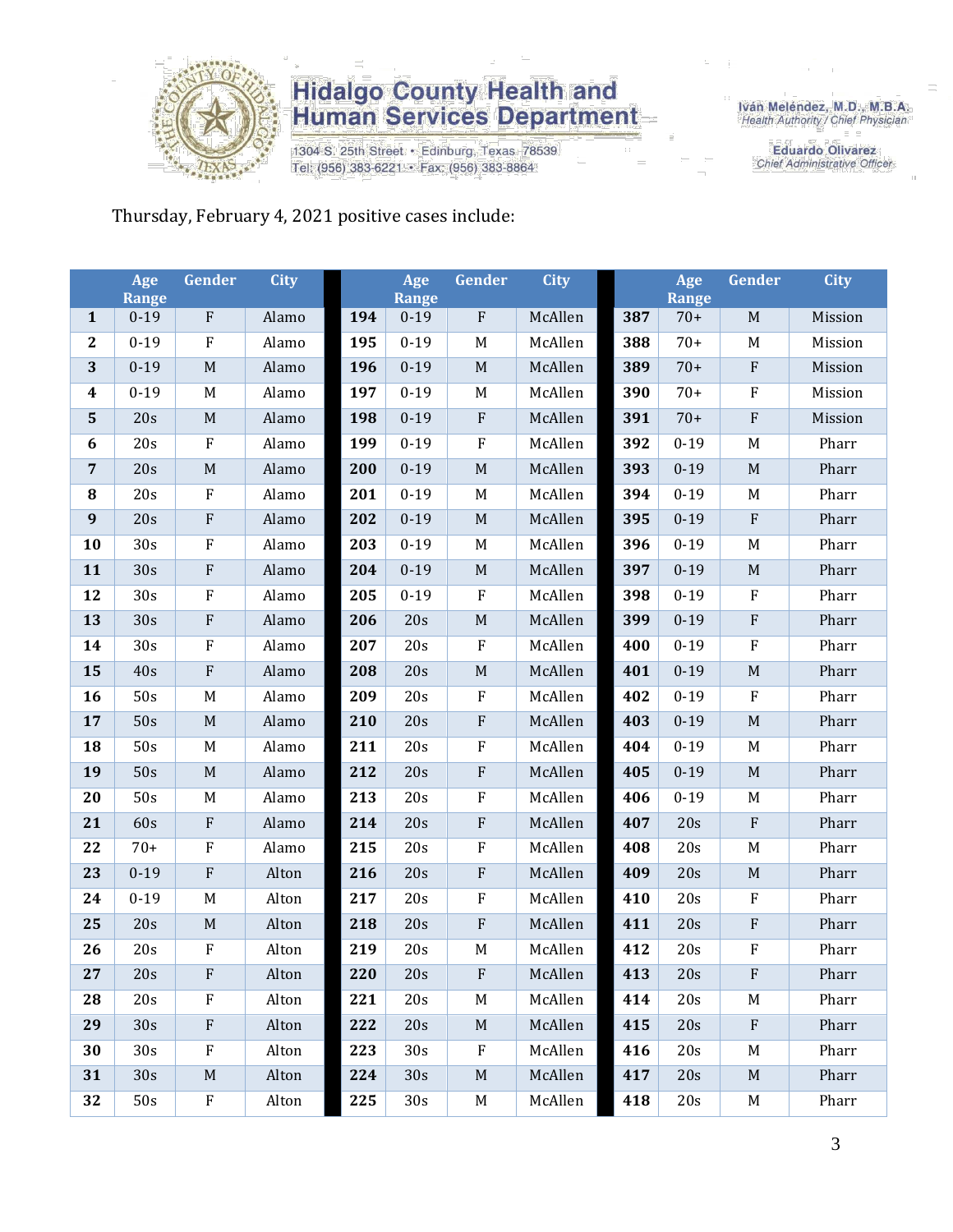

1304 S. 25th Street · Edinburg, Texas 78539 Tel: (956) 383-6221 · Fax: (956) 383-8864

Iván Meléndez, M.D., M.B.A.<br>Health Authority / Chief Physician

**Eduardo Olivarez** Chief Administrative Officer

| 33 | 60s      | $\mathbf{F}$              | Alton    | 226 | 30s             | ${\bf F}$   | McAllen | 419 | 20s   | ${\bf F}$                 | Pharr |
|----|----------|---------------------------|----------|-----|-----------------|-------------|---------|-----|-------|---------------------------|-------|
| 34 | 60s      | $\rm F$                   | Alton    | 227 | 30 <sub>s</sub> | $\rm F$     | McAllen | 420 | 20s   | ${\bf F}$                 | Pharr |
| 35 | $0 - 19$ | $\mathbf{F}$              | Donna    | 228 | 30s             | $\rm F$     | McAllen | 421 | 30s   | $\mathbf M$               | Pharr |
| 36 | $0 - 19$ | M                         | Donna    | 229 | 40s             | ${\bf F}$   | McAllen | 422 | 30s   | $\boldsymbol{\mathrm{F}}$ | Pharr |
| 37 | $0 - 19$ | $\mathbf M$               | Donna    | 230 | 40s             | ${\bf F}$   | McAllen | 423 | 30s   | ${\bf F}$                 | Pharr |
| 38 | $0 - 19$ | M                         | Donna    | 231 | 40s             | M           | McAllen | 424 | 30s   | M                         | Pharr |
| 39 | $0 - 19$ | $\mathbf M$               | Donna    | 232 | 40s             | ${\bf F}$   | McAllen | 425 | 30s   | $\mathbf M$               | Pharr |
| 40 | 20s      | $\mathbf F$               | Donna    | 233 | 40s             | M           | McAllen | 426 | 30s   | M                         | Pharr |
| 41 | 20s      | $\mathbf M$               | Donna    | 234 | 40s             | $\mathbf M$ | McAllen | 427 | 30s   | $\mathbf M$               | Pharr |
| 42 | 20s      | $\mathbf F$               | Donna    | 235 | 40s             | F           | McAllen | 428 | 30s   | M                         | Pharr |
| 43 | 20s      | $\mathbf M$               | Donna    | 236 | 40s             | ${\bf F}$   | McAllen | 429 | 30s   | M                         | Pharr |
| 44 | 30s      | $\rm F$                   | Donna    | 237 | 40s             | M           | McAllen | 430 | 40s   | M                         | Pharr |
| 45 | 40s      | M                         | Donna    | 238 | 40s             | $\mathbf M$ | McAllen | 431 | 40s   | ${\bf F}$                 | Pharr |
| 46 | 40s      | $\mathbf F$               | Donna    | 239 | 40s             | ${\bf F}$   | McAllen | 432 | 40s   | ${\bf F}$                 | Pharr |
| 47 | 40s      | ${\bf F}$                 | Donna    | 240 | 40s             | $\mathbf M$ | McAllen | 433 | 40s   | ${\bf F}$                 | Pharr |
| 48 | 40s      | M                         | Donna    | 241 | 40s             | F           | McAllen | 434 | 40s   | $\boldsymbol{\mathrm{F}}$ | Pharr |
| 49 | 40s      | $\rm F$                   | Donna    | 242 | 40s             | $\mathbf M$ | McAllen | 435 | 40s   | $\mathbf M$               | Pharr |
| 50 | 40s      | $\rm F$                   | Donna    | 243 | 40s             | F           | McAllen | 436 | 40s   | ${\bf F}$                 | Pharr |
| 51 | 50s      | $\boldsymbol{\mathrm{F}}$ | Donna    | 244 | 40s             | $\mathbf M$ | McAllen | 437 | 40s   | ${\bf F}$                 | Pharr |
| 52 | 50s      | $\mathbf F$               | Donna    | 245 | 40s             | $\rm F$     | McAllen | 438 | 50s   | M                         | Pharr |
| 53 | 50s      | $\rm F$                   | Donna    | 246 | 50s             | $\mathbf M$ | McAllen | 439 | 50s   | ${\bf F}$                 | Pharr |
| 54 | 50s      | M                         | Donna    | 247 | 50s             | F           | McAllen | 440 | 50s   | M                         | Pharr |
| 55 | 50s      | $\mathbf M$               | Donna    | 248 | 50s             | ${\bf F}$   | McAllen | 441 | 50s   | $\boldsymbol{\mathrm{F}}$ | Pharr |
| 56 | 60s      | $\mathbf F$               | Donna    | 249 | 50s             | M           | McAllen | 442 | 50s   | ${\bf F}$                 | Pharr |
| 57 | 60s      | $\mathbf M$               | Donna    | 250 | 50s             | ${\bf F}$   | McAllen | 443 | 50s   | $\mathbf M$               | Pharr |
| 58 | 60s      | M                         | Donna    | 251 | 50s             | ${\bf F}$   | McAllen | 444 | 50s   | M                         | Pharr |
| 59 | 60s      | $\boldsymbol{\mathrm{F}}$ | Donna    | 252 | 50s             | $\mathbf M$ | McAllen | 445 | 50s   | M                         | Pharr |
| 60 | 60s      | F                         | Donna    | 253 | 50s             | M           | McAllen | 446 | 50s   | $\boldsymbol{\mathrm{F}}$ | Pharr |
| 61 | 60s      | $\mathbf M$               | Donna    | 254 | 50s             | $\mathbf M$ | McAllen | 447 | 60s   | $\rm F$                   | Pharr |
| 62 | $70+$    | $\mathbf{F}$              | Donna    | 255 | 50s             | $\mathbf F$ | McAllen | 448 | 60s   | $\boldsymbol{\mathrm{F}}$ | Pharr |
| 63 | $70+$    | $\boldsymbol{\mathrm{F}}$ | Donna    | 256 | 60s             | ${\bf F}$   | McAllen | 449 | 60s   | ${\bf F}$                 | Pharr |
| 64 | $70+$    | M                         | Donna    | 257 | 60s             | $\mathbf M$ | McAllen | 450 | $70+$ | M                         | Pharr |
| 65 | $0 - 19$ | $\boldsymbol{\mathrm{F}}$ | Edinburg | 258 | 60s             | $\mathbf M$ | McAllen | 451 | $70+$ | ${\bf F}$                 | Pharr |
| 66 | $0 - 19$ | $\mathbf F$               | Edinburg | 259 | 60s             | F           | McAllen | 452 | $70+$ | $\boldsymbol{\mathrm{F}}$ | Pharr |
| 67 | $0 - 19$ | $\mathbf{F}$              | Edinburg | 260 | 60s             | ${\bf F}$   | McAllen | 453 | $70+$ | $M_{\odot}$               | Pharr |
| 68 | $0 - 19$ | M                         | Edinburg | 261 | 60s             | $\mathbf M$ | McAllen | 454 | $70+$ | ${\bf F}$                 | Pharr |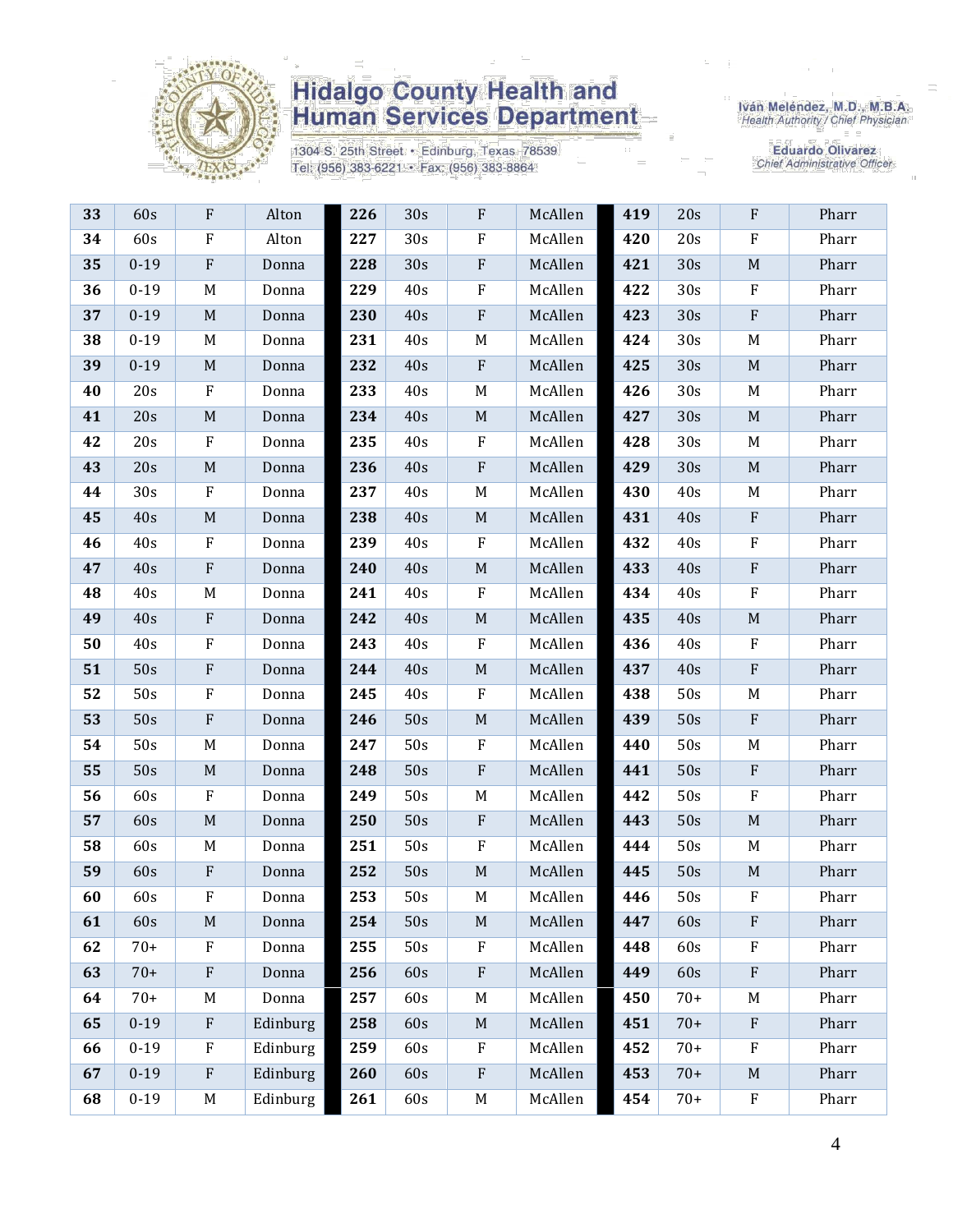

1304 S. 25th Street · Edinburg, Texas 78539 Tel: (956) 383-6221 · Fax: (956) 383-8864

Iván Meléndez, M.D., M.B.A.<br>Health Authority / Chief Physician

**Eduardo Olivarez** Chief Administrative Officer

| 69  | $0 - 19$ | M            | Edinburg | 262 | 60s             | $\rm F$     | McAllen  | 455 | $70+$    | $\rm F$                   | Pharr       |
|-----|----------|--------------|----------|-----|-----------------|-------------|----------|-----|----------|---------------------------|-------------|
| 70  | $0 - 19$ | $\rm F$      | Edinburg | 263 | 60s             | $\rm F$     | McAllen  | 456 | $70+$    | $\rm F$                   | Pharr       |
| 71  | $0 - 19$ | $\rm F$      | Edinburg | 264 | 60s             | $\mathbf M$ | McAllen  | 457 | $0 - 19$ | M                         | San Juan    |
| 72  | $0 - 19$ | $\mathbf{F}$ | Edinburg | 265 | 60s             | $\rm F$     | McAllen  | 458 | $0 - 19$ | $\mathbf F$               | San Juan    |
| 73  | $0 - 19$ | $\rm F$      | Edinburg | 266 | 60s             | $\mathbf M$ | McAllen  | 459 | $0 - 19$ | $\rm F$                   | San Juan    |
| 74  | $0 - 19$ | M            | Edinburg | 267 | 60s             | $M_{\rm}$   | McAllen  | 460 | $0 - 19$ | M                         | San Juan    |
| 75  | $0 - 19$ | M            | Edinburg | 268 | $70+$           | $\mathbf M$ | McAllen  | 461 | $0 - 19$ | $\rm F$                   | San Juan    |
| 76  | $0 - 19$ | M            | Edinburg | 269 | $70+$           | $\rm F$     | McAllen  | 462 | $0 - 19$ | M                         | San Juan    |
| 77  | $0 - 19$ | $\rm F$      | Edinburg | 270 | $70+$           | ${\bf F}$   | McAllen  | 463 | $0 - 19$ | $\, {\bf F}$              | San Juan    |
| 78  | $0 - 19$ | $\mathbf{F}$ | Edinburg | 271 | $70+$           | $\rm F$     | McAllen  | 464 | $0 - 19$ | M                         | San Juan    |
| 79  | $0 - 19$ | $\rm F$      | Edinburg | 272 | $70+$           | $\mathbf M$ | McAllen  | 465 | 20s      | $\rm F$                   | San Juan    |
| 80  | $0 - 19$ | $\rm F$      | Edinburg | 273 | $70+$           | M           | McAllen  | 466 | 20s      | M                         | San Juan    |
| 81  | $0 - 19$ | $\rm F$      | Edinburg | 274 | $0 - 19$        | $\rm F$     | Mercedes | 467 | 20s      | $\mathbf{F}$              | San Juan    |
| 82  | $0 - 19$ | $\mathbf{F}$ | Edinburg | 275 | $0 - 19$        | M           | Mercedes | 468 | 20s      | $\rm F$                   | San Juan    |
| 83  | $0 - 19$ | $\rm F$      | Edinburg | 276 | $0 - 19$        | $\mathbf M$ | Mercedes | 469 | 20s      | $\boldsymbol{\mathrm{F}}$ | San Juan    |
| 84  | $0 - 19$ | $\rm F$      | Edinburg | 277 | $0 - 19$        | M           | Mercedes | 470 | 20s      | $\boldsymbol{\mathrm{F}}$ | San Juan    |
| 85  | $0 - 19$ | $\rm F$      | Edinburg | 278 | $0 - 19$        | ${\bf F}$   | Mercedes | 471 | 20s      | ${\bf F}$                 | San Juan    |
| 86  | $0 - 19$ | $\rm F$      | Edinburg | 279 | $0 - 19$        | $\mathbf M$ | Mercedes | 472 | 20s      | $\rm F$                   | San Juan    |
| 87  | $0 - 19$ | $\rm F$      | Edinburg | 280 | $0 - 19$        | $\rm F$     | Mercedes | 473 | 30s      | $\rm F$                   | San Juan    |
| 88  | $0 - 19$ | $M_{\odot}$  | Edinburg | 281 | $0 - 19$        | $\rm F$     | Mercedes | 474 | 30s      | $\rm F$                   | San Juan    |
| 89  | $0 - 19$ | $\mathbf M$  | Edinburg | 282 | $0 - 19$        | $\mathbf M$ | Mercedes | 475 | 30s      | $\rm F$                   | San Juan    |
| 90  | $0 - 19$ | M            | Edinburg | 283 | 20s             | ${\bf F}$   | Mercedes | 476 | 30s      | M                         | San Juan    |
| 91  | 20s      | $\mathbf M$  | Edinburg | 284 | 20s             | $\rm F$     | Mercedes | 477 | 30s      | $\mathbf M$               | San Juan    |
| 92  | 20s      | $\mathbf{F}$ | Edinburg | 285 | 20s             | $\rm F$     | Mercedes | 478 | 30s      | $\mathbf F$               | San Juan    |
| 93  | 20s      | $\mathbf M$  | Edinburg | 286 | 20s             | ${\bf F}$   | Mercedes | 479 | 40s      | $\rm F$                   | San Juan    |
| 94  | 20s      | M            | Edinburg | 287 | 30s             | ${\bf F}$   | Mercedes | 480 | 40s      | $\rm F$                   | San Juan    |
| 95  | 20s      | ${\bf F}$    | Edinburg | 288 | 30s             | ${\bf F}$   | Mercedes | 481 | 40s      | $\mathbf M$               | San Juan    |
| 96  | 20s      | M            | Edinburg | 289 | 30s             | M           | Mercedes | 482 | 50s      | ${\bf F}$                 | San Juan    |
| 97  | 20s      | M            | Edinburg | 290 | 30s             | $M_{\odot}$ | Mercedes | 483 | 50s      | M                         | San Juan    |
| 98  | 20s      | M            | Edinburg | 291 | 30 <sub>s</sub> | $\rm F$     | Mercedes | 484 | 50s      | $\mathbf F$               | San Juan    |
| 99  | 20s      | M            | Edinburg | 292 | 50s             | ${\bf F}$   | Mercedes | 485 | 50s      | $\rm F$                   | San Juan    |
| 100 | 20s      | $\mathbf{F}$ | Edinburg | 293 | 50s             | ${\bf F}$   | Mercedes | 486 | 60s      | $\rm F$                   | San Juan    |
| 101 | 20s      | $\mathbf M$  | Edinburg | 294 | 50s             | $\rm F$     | Mercedes | 487 | 60s      | ${\bf F}$                 | San Juan    |
| 102 | 20s      | $\mathbf{F}$ | Edinburg | 295 | 60s             | $\mathbf M$ | Mercedes | 488 | $0 - 19$ | $\mathbf{F}$              | Undisclosed |
| 103 | 20s      | $\rm F$      | Edinburg | 296 | 60s             | ${\bf F}$   | Mercedes | 489 | $0 - 19$ | $\rm F$                   | Undisclosed |
| 104 | 20s      | ${\bf F}$    | Edinburg | 297 | $70+$           | ${\bf F}$   | Mercedes | 490 | $0 - 19$ | M                         | Undisclosed |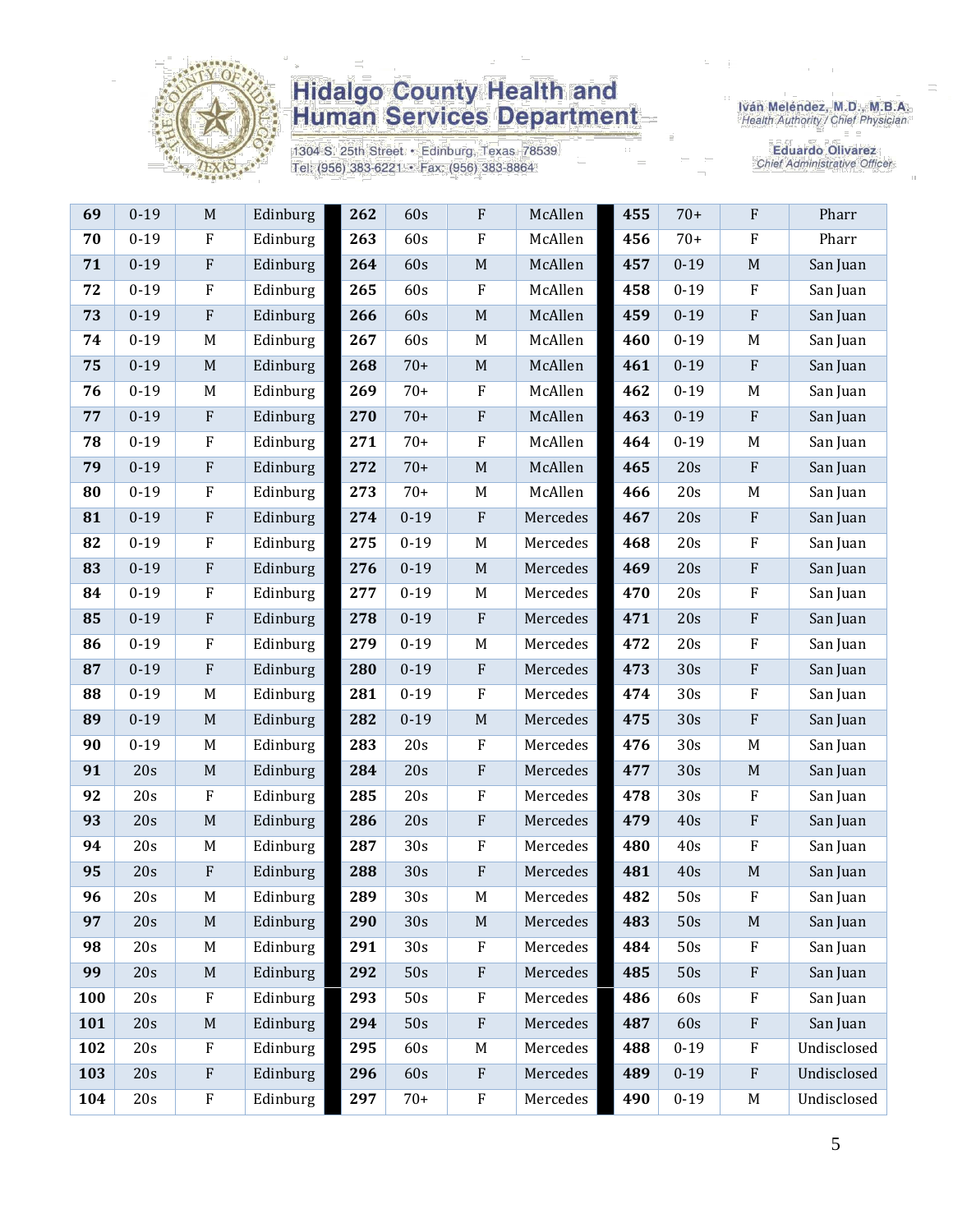

1304 S. 25th Street · Edinburg, Texas 78539 Tel: (956) 383-6221 · Fax: (956) 383-8864

Iván Meléndez, M.D., M.B.A.<br>Health Authority / Chief Physician

**Eduardo Olivarez** Chief Administrative Officer

| 105 | 20s | $\mathbf M$               | Edinburg | 298 | $70+$    | $\mathbf{F}$ | Mercedes | 491 | $0 - 19$ | M            | Undisclosed |
|-----|-----|---------------------------|----------|-----|----------|--------------|----------|-----|----------|--------------|-------------|
| 106 | 20s | M                         | Edinburg | 299 | $70+$    | $\rm F$      | Mercedes | 492 | $0 - 19$ | M            | Undisclosed |
| 107 | 20s | $\mathbf M$               | Edinburg | 300 | $0 - 19$ | $\rm F$      | Mission  | 493 | $0 - 19$ | M            | Undisclosed |
| 108 | 20s | ${\bf F}$                 | Edinburg | 301 | $0 - 19$ | M            | Mission  | 494 | $0 - 19$ | M            | Undisclosed |
| 109 | 20s | ${\bf F}$                 | Edinburg | 302 | $0 - 19$ | $\rm F$      | Mission  | 495 | $0 - 19$ | $\mathbf M$  | Undisclosed |
| 110 | 20s | ${\bf F}$                 | Edinburg | 303 | $0 - 19$ | $\rm F$      | Mission  | 496 | 20s      | M            | Undisclosed |
| 111 | 20s | ${\bf F}$                 | Edinburg | 304 | $0 - 19$ | $\rm F$      | Mission  | 497 | 20s      | ${\bf F}$    | Undisclosed |
| 112 | 20s | M                         | Edinburg | 305 | $0 - 19$ | M            | Mission  | 498 | 20s      | M            | Undisclosed |
| 113 | 20s | $\mathbf M$               | Edinburg | 306 | $0 - 19$ | M            | Mission  | 499 | 20s      | ${\bf F}$    | Undisclosed |
| 114 | 30s | $\rm F$                   | Edinburg | 307 | $0 - 19$ | M            | Mission  | 500 | 20s      | M            | Undisclosed |
| 115 | 30s | ${\bf F}$                 | Edinburg | 308 | $0 - 19$ | $\mathbf{F}$ | Mission  | 501 | 20s      | $\rm F$      | Undisclosed |
| 116 | 30s | ${\bf F}$                 | Edinburg | 309 | $0 - 19$ | $\rm F$      | Mission  | 502 | 20s      | M            | Undisclosed |
| 117 | 30s | $\mathbf M$               | Edinburg | 310 | $0 - 19$ | ${\bf F}$    | Mission  | 503 | 30s      | $\mathbf{F}$ | Undisclosed |
| 118 | 30s | ${\bf F}$                 | Edinburg | 311 | $0 - 19$ | $\mathbf{F}$ | Mission  | 504 | 30s      | $\rm F$      | Undisclosed |
| 119 | 30s | ${\bf F}$                 | Edinburg | 312 | $0 - 19$ | $\mathbf M$  | Mission  | 505 | 30s      | $\rm F$      | Undisclosed |
| 120 | 30s | M                         | Edinburg | 313 | $0 - 19$ | $\rm F$      | Mission  | 506 | 30s      | M            | Undisclosed |
| 121 | 30s | $\mathbf M$               | Edinburg | 314 | $0 - 19$ | M            | Mission  | 507 | 30s      | M            | Undisclosed |
| 122 | 30s | ${\bf F}$                 | Edinburg | 315 | $0 - 19$ | M            | Mission  | 508 | 30s      | M            | Undisclosed |
| 123 | 30s | ${\bf F}$                 | Edinburg | 316 | $0 - 19$ | $\mathbf M$  | Mission  | 509 | 30s      | $\mathbf M$  | Undisclosed |
| 124 | 30s | ${\bf F}$                 | Edinburg | 317 | $0 - 19$ | $\mathbf{F}$ | Mission  | 510 | 30s      | ${\bf F}$    | Undisclosed |
| 125 | 30s | $\mathbf M$               | Edinburg | 318 | $0 - 19$ | $\rm F$      | Mission  | 511 | 40s      | $\rm F$      | Undisclosed |
| 126 | 30s | ${\bf F}$                 | Edinburg | 319 | $0 - 19$ | $\rm F$      | Mission  | 512 | 40s      | M            | Undisclosed |
| 127 | 30s | $\mathbf M$               | Edinburg | 320 | 20s      | $\mathbf M$  | Mission  | 513 | 40s      | ${\bf F}$    | Undisclosed |
| 128 | 30s | F                         | Edinburg | 321 | 20s      | $\rm F$      | Mission  | 514 | 40s      | M            | Undisclosed |
| 129 | 30s | $\mathbf M$               | Edinburg | 322 | 20s      | $\mathbf M$  | Mission  | 515 | 40s      | ${\bf F}$    | Undisclosed |
| 130 | 30s | ${\bf F}$                 | Edinburg | 323 | 20s      | M            | Mission  | 516 | 40s      | $\rm F$      | Undisclosed |
| 131 | 30s | $\mathbf M$               | Edinburg | 324 | 20s      | ${\bf F}$    | Mission  | 517 | 40s      | $\rm F$      | Undisclosed |
| 132 | 30s | M                         | Edinburg | 325 | 20s      | ${\bf F}$    | Mission  | 518 | 50s      | $\rm F$      | Undisclosed |
| 133 | 30s | $\boldsymbol{\mathrm{F}}$ | Edinburg | 326 | 20s      | $\mathbf M$  | Mission  | 519 | 50s      | $\rm F$      | Undisclosed |
| 134 | 30s | M                         | Edinburg | 327 | 20s      | $\rm F$      | Mission  | 520 | 50s      | F            | Undisclosed |
| 135 | 30s | $\mathbf M$               | Edinburg | 328 | 20s      | $\mathbf M$  | Mission  | 521 | 60s      | ${\bf F}$    | Undisclosed |
| 136 | 30s | M                         | Edinburg | 329 | 20s      | M            | Mission  | 522 | 60s      | ${\bf F}$    | Undisclosed |
| 137 | 30s | $\mathbf M$               | Edinburg | 330 | 20s      | $\rm F$      | Mission  | 523 | 60s      | $\mathbf M$  | Undisclosed |
| 138 | 40s | F                         | Edinburg | 331 | 20s      | $\rm F$      | Mission  | 524 | $70+$    | M            | Undisclosed |
| 139 | 40s | $\mathbf M$               | Edinburg | 332 | 20s      | $\rm F$      | Mission  | 525 | $70+$    | ${\bf F}$    | Undisclosed |
| 140 | 40s | M                         | Edinburg | 333 | 20s      | M            | Mission  | 526 | $70+$    | ${\bf F}$    | Undisclosed |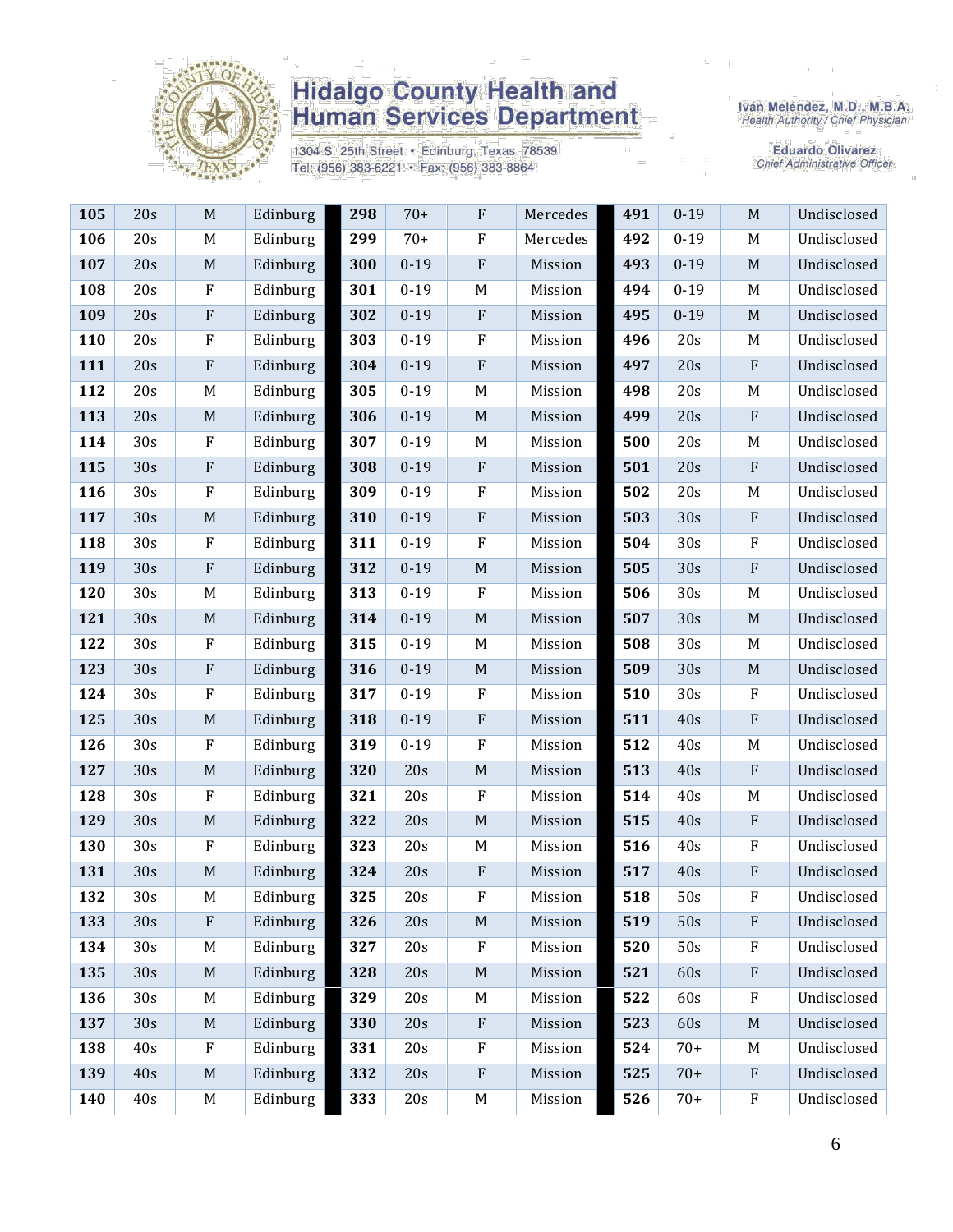

1304 S. 25th Street · Edinburg, Texas 78539 Tel: (956) 383-6221 · Fax: (956) 383-8864

Iván Meléndez, M.D., M.B.A.<br>Health Authority / Chief Physician

Eduardo Olivarez<br>Chief Administrative Officer

| 141 | 40s | ${\bf F}$    | Edinburg | 334 | 20s | $\mathbf M$ | Mission | 527 | $0 - 19$ | $\mathbf M$               | Weslaco |
|-----|-----|--------------|----------|-----|-----|-------------|---------|-----|----------|---------------------------|---------|
| 142 | 40s | $\rm F$      | Edinburg | 335 | 20s | ${\bf F}$   | Mission | 528 | $0 - 19$ | M                         | Weslaco |
| 143 | 40s | $\rm F$      | Edinburg | 336 | 20s | $\rm F$     | Mission | 529 | $0 - 19$ | $\rm F$                   | Weslaco |
| 144 | 40s | M            | Edinburg | 337 | 20s | M           | Mission | 530 | $0 - 19$ | $\boldsymbol{\mathrm{F}}$ | Weslaco |
| 145 | 40s | $\mathbf M$  | Edinburg | 338 | 30s | $\rm F$     | Mission | 531 | $0 - 19$ | $\mathbf M$               | Weslaco |
| 146 | 40s | $\rm F$      | Edinburg | 339 | 30s | $M_{\rm}$   | Mission | 532 | $0 - 19$ | M                         | Weslaco |
| 147 | 40s | $\rm F$      | Edinburg | 340 | 30s | $\rm F$     | Mission | 533 | $0 - 19$ | $\mathbf M$               | Weslaco |
| 148 | 40s | $\rm F$      | Edinburg | 341 | 30s | $\rm F$     | Mission | 534 | $0 - 19$ | $\rm F$                   | Weslaco |
| 149 | 40s | $\mathbf M$  | Edinburg | 342 | 30s | ${\bf F}$   | Mission | 535 | 20s      | $\mathbf M$               | Weslaco |
| 150 | 40s | M            | Edinburg | 343 | 30s | $\rm F$     | Mission | 536 | 20s      | $\rm F$                   | Weslaco |
| 151 | 40s | $\mathbf M$  | Edinburg | 344 | 30s | $\rm F$     | Mission | 537 | 20s      | ${\bf F}$                 | Weslaco |
| 152 | 40s | $\rm F$      | Edinburg | 345 | 30s | $\rm F$     | Mission | 538 | 20s      | M                         | Weslaco |
| 153 | 40s | $\mathbf M$  | Edinburg | 346 | 30s | $\mathbf M$ | Mission | 539 | 20s      | $\mathbf M$               | Weslaco |
| 154 | 40s | M            | Edinburg | 347 | 30s | $\mathbf F$ | Mission | 540 | 20s      | M                         | Weslaco |
| 155 | 40s | $\mathbf M$  | Edinburg | 348 | 30s | ${\bf F}$   | Mission | 541 | 20s      | ${\bf F}$                 | Weslaco |
| 156 | 40s | M            | Edinburg | 349 | 30s | $\mathbf M$ | Mission | 542 | 20s      | ${\bf F}$                 | Weslaco |
| 157 | 50s | ${\bf F}$    | Edinburg | 350 | 40s | $\mathbf M$ | Mission | 543 | 20s      | $\mathbf M$               | Weslaco |
| 158 | 50s | $\mathbf M$  | Edinburg | 351 | 40s | M           | Mission | 544 | 20s      | ${\bf F}$                 | Weslaco |
| 159 | 50s | $\rm F$      | Edinburg | 352 | 40s | $\rm F$     | Mission | 545 | 20s      | ${\bf F}$                 | Weslaco |
| 160 | 50s | M            | Edinburg | 353 | 40s | $\mathbf M$ | Mission | 546 | 20s      | ${\bf F}$                 | Weslaco |
| 161 | 50s | $\rm F$      | Edinburg | 354 | 40s | $\mathbf M$ | Mission | 547 | 30s      | ${\bf F}$                 | Weslaco |
| 162 | 50s | ${\bf F}$    | Edinburg | 355 | 40s | $\rm F$     | Mission | 548 | 30s      | M                         | Weslaco |
| 163 | 50s | $\rm F$      | Edinburg | 356 | 40s | ${\bf F}$   | Mission | 549 | 30s      | ${\bf F}$                 | Weslaco |
| 164 | 50s | $\rm F$      | Edinburg | 357 | 40s | M           | Mission | 550 | 30s      | M                         | Weslaco |
| 165 | 50s | ${\bf F}$    | Edinburg | 358 | 40s | $\rm F$     | Mission | 551 | 30s      | $\mathbf M$               | Weslaco |
| 166 | 50s | M            | Edinburg | 359 | 40s | M           | Mission | 552 | 30s      | $\boldsymbol{\mathrm{F}}$ | Weslaco |
| 167 | 50s | $\mathbf{F}$ | Edinburg | 360 | 50s | $\mathbf M$ | Mission | 553 | 30s      | $\mathbf M$               | Weslaco |
| 168 | 60s | M            | Edinburg | 361 | 50s | ${\bf F}$   | Mission | 554 | 30s      | $\rm F$                   | Weslaco |
| 169 | 60s | M            | Edinburg | 362 | 50s | $\rm F$     | Mission | 555 | 40s      | $\mathbf M$               | Weslaco |
| 170 | 60s | M            | Edinburg | 363 | 50s | $M_{\rm}$   | Mission | 556 | 40s      | $\boldsymbol{\mathrm{F}}$ | Weslaco |
| 171 | 60s | $\mathbf M$  | Edinburg | 364 | 50s | $\rm F$     | Mission | 557 | 40s      | $\mathbf M$               | Weslaco |
| 172 | 60s | $\rm F$      | Edinburg | 365 | 50s | $\mathbf M$ | Mission | 558 | 40s      | $\rm F$                   | Weslaco |
| 173 | 60s | $\rm F$      | Edinburg | 366 | 50s | $\rm F$     | Mission | 559 | 40s      | ${\bf F}$                 | Weslaco |
| 174 | 60s | M            | Edinburg | 367 | 50s | M           | Mission | 560 | 40s      | $\boldsymbol{\mathrm{F}}$ | Weslaco |
| 175 | 60s | ${\bf F}$    | Edinburg | 368 | 50s | $\mathbf M$ | Mission | 561 | 40s      | ${\bf F}$                 | Weslaco |
| 176 | 60s | M            | Edinburg | 369 | 50s | ${\bf F}$   | Mission | 562 | 50s      | ${\bf F}$                 | Weslaco |